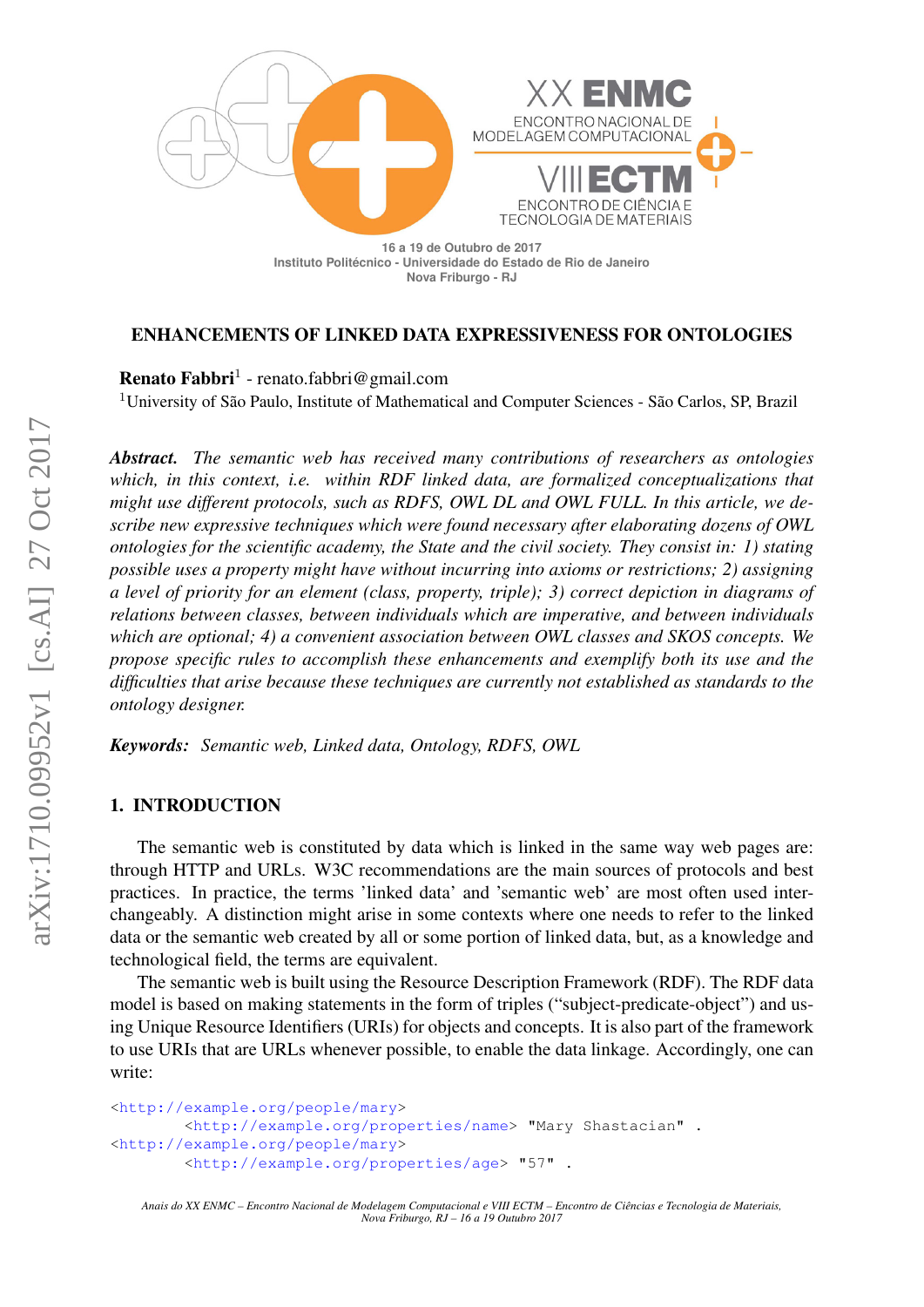```
<http://example.org/people/mary>
        <http://example.org/properties/likes>
                <http://example.org/concepts/reading> .
```
to express that there is person called Mary Shastacian which is 57 years old and likes reading. There are many formats to write/serialize RDF data. The example above is written in Turtle and we will use this format throughout this document.

One of the most important notions of the semantic web is that of an ontology. An ontology, in this context, is a formalized conceptualization, comprised by concepts and relations between the concepts and between the relations themselves. In current semantic web, most simple ontologies are written using the RDFS protocol, by which one can specify, among other things:

- concepts;
- properties, which are concepts that are used as predicates and thus relate concepts;
- special relations between concepts that state that one concept is more general than the  $other<sup>1</sup>;$  $other<sup>1</sup>;$  $other<sup>1</sup>;$
- the subjects and objects that can occurs in a triple where a specific property is a predicate.

One can also write an ontology by using OWL, in which all the expressive capabilities of RDFS are available, but one can also, among other things:

- state "property axioms", i.e. specify if a property is e.g. reflexive or transitive;
- state "class restrictions", i.e. specify if a class instance e.g. necessarily holds a relation to another class instance or data.

OWL has a richer vocabulary than RDFS and is (way more) complex. This complexity is a drawback together with the greater computational cost for performing inference. The advantage is the greater power to represent conceptualizations.

The semantic web practices evolves by constant practice and recommendations written by many specialists usually after years of research and discussion. Therefore, this document is written in a very humble manner, without the pretense of yielding new recommendations abruptly, but as a way to report issues and candidate workarounds/solutions that emerged by years of intense practice in designing ontologies [\(Fabbri,](#page-5-0) [2014,](#page-5-0) [2017;](#page-5-1) [Fabbri & Oliveira,](#page-5-2) [2016;](#page-5-2) [Fabbri et al.,](#page-5-3) [2015\)](#page-5-3).

Section [2](#page-1-1) is dedicated to exposing some of the problems in current RDFS and OWL ontologies, with emphasis on the ones to which this document holds proposals to resolve or lessen. In Section [3](#page-3-0) such proposals are described and discussed. Final remarks are articulated in Section [4.](#page-4-0)

#### <span id="page-1-1"></span>2. THE PROBLEMS

The semantic web technology standards are very appreciated by the researchers, developers and users [\(Hitzler & Janowicz,](#page-5-4) [2013\)](#page-5-4). Even so, there are many issues regarding current state

<span id="page-1-0"></span><sup>&</sup>lt;sup>1</sup>This kind of relation is called hypernymy. Examples: mammal is a hypernym of monkey, drink is a hypernym of beer.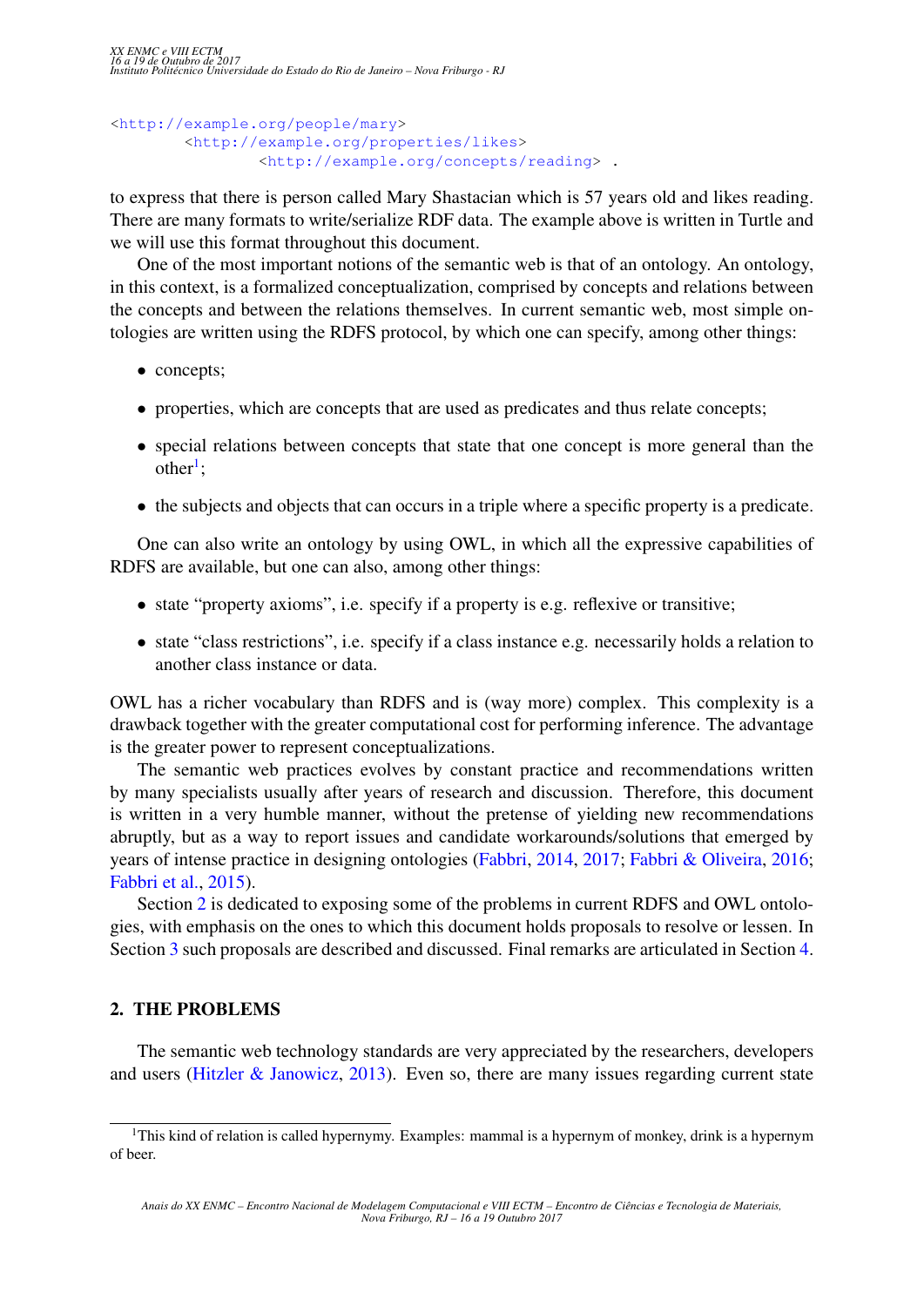of the art. For example, if an individual of a class is found also to be a class, it implies OWL Full which is a setting where inferences are presently regarded as not computationally feasible. This document is dedicated to proposals that resolve (or alleviate) the problems described in the following subsections.

### <span id="page-2-1"></span>2.1 No (standard) way to express potential relations

There is no recommendation about how to bind to a property a *possible* subject or object. Using rdfs: domain or rdfs: range has the consequence that any subject or object (respectively) will be inferred to be a member of the class specified by range or domain. There are, however, many situations where this is not intended. For example, one might find or create a property example:name. Suppose it is intended to be used to express names of animals, say because the person created the property while designing an ontology about animals. If that is formalized in the property by rdfs: domain, it implies that whenever the example: name is used, the subject will be inferred (e.g. by an automated reasoner) to be an animal. Now suppose someone is describing a tool in RDF and wants to write its name. If he/she uses the example:name property, it will be erroneously expressing that the tool is an animal. Such a person is required to create another property  $\infty$  ample[2](#page-2-0): name to write the name(s)<sup>2</sup>. What is worse: if the person wants to create an ontology about tools, and wants to express that tools are likely to have names, the way to represent this if by assigning to the property  $\infty$  ampleX: name the "domain tool" and fall into same problem as above, but now with tools instead of animals. If all the tools have, without exception, a name, then one can express it as an OWL existential class restriction. But, again, that is often not the case. Example: algorithms are likely to have names, but not all of them have names. One workaround to this problem is to describe these potential relations as notes to the classes and properties, but it does not favor the machine readable design of the semantic web.

## <span id="page-2-2"></span>2.2 All classes and properties are equally fundamental

The relevance of this issue can be grasped by tackling the task of expressing a conceptualization for humans. Say someone wrote an ontology about machine learning and that it is very complete in the sense that it contains many concepts, all those that the author could find. It is straightforward to acknowledge that it will be very difficult for a newcomer to make sense of the ontology. Also, in many cases it is difficult for anyone to make sense of an ontology when it comprises many concepts and relations. Thus, it is very useful to have a standard way to express that some set of concepts or triples are more fundamental then others in a layered fashion, but there isn't a standard way to achieve this.

## <span id="page-2-3"></span>2.3 Distinction in diagrams of relations between classes and individuals and between imperative and optional relations

This is not a problem found in formalizing the ontology, but a problem that arises when depicting the ontology as a diagram. For example, the (class of) dinosaurs were succeeded

<span id="page-2-0"></span><sup>&</sup>lt;sup>2</sup>The rdfs: label is often used to assign names, but the example is simple and valid. It is straightforward to 1) conceive some property to which a potential domain might be intended but the restriction implied by rdfs:domain is not convenient; or 2) find an example in a widely adopted ontology, e.g. foaf:topic has rdfs:domain foaf:Document.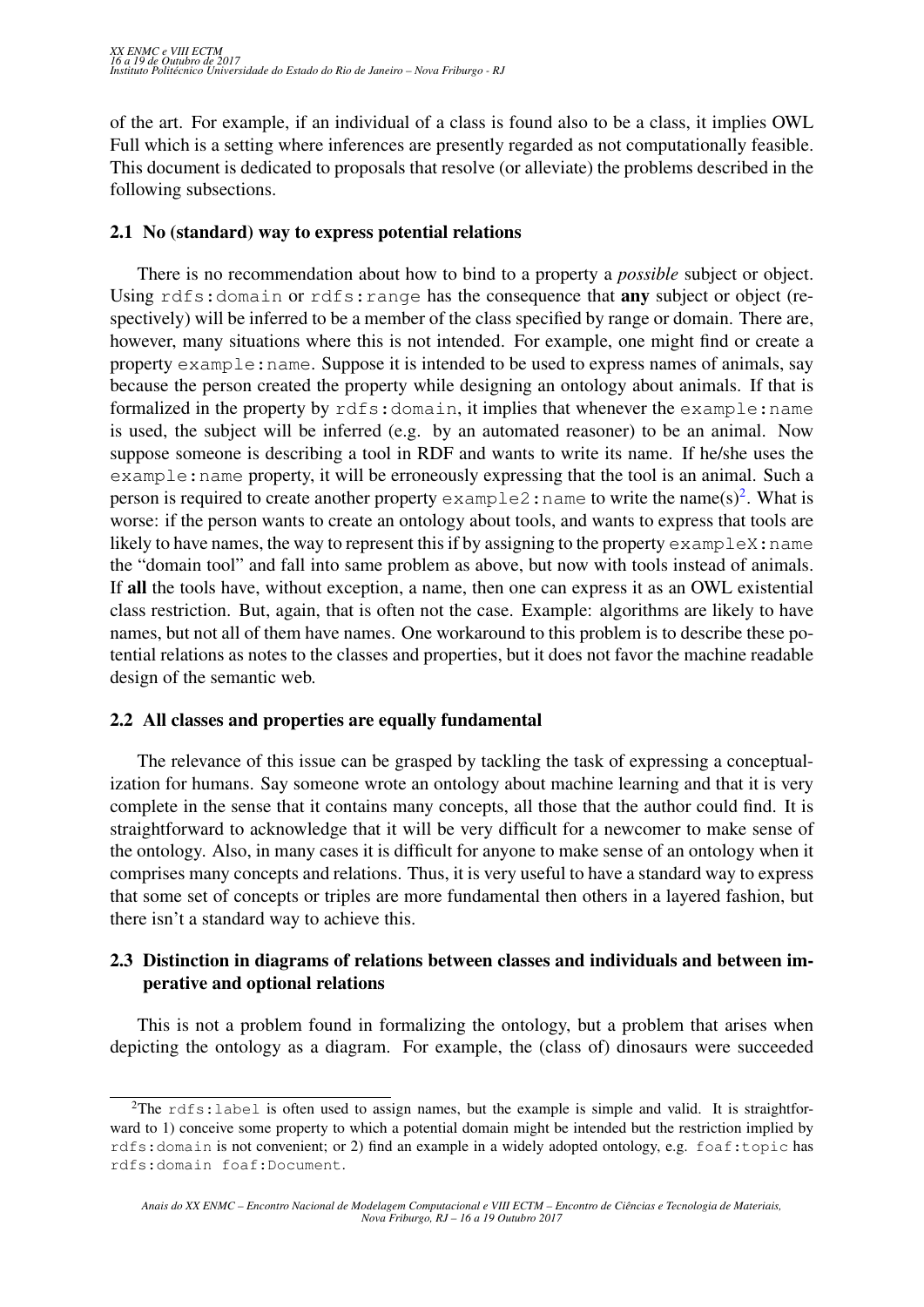by the (class of) mammals, this is a relation between classes. A specific animal might have siblings, this is a relation between individuals. Also, a relation might be imperative for a class (i.e. it might be expressed as a class restriction) or optional. These are all poorly distinguished in diagrams that are meant to represent ontologies.

### 2.4 No obvious way to associate an OWL ontology and a SKOS vocabulary

In a SKOS vocabulary, a concept is an individual of the class skos:Concept. In an OWL ontology, a concept is a class. As stated in the beginning of this section, if an individual of a class is also a class, one has an OWL Full context, which is currently considered to entail inference that is not computable. This implies that one has to choose between making an OWL ontology or a SKOS vocabulary or find a way to make them compatible. This might be the most complex issue tackled in this document.

## <span id="page-3-0"></span>3. ENHANCEMENT PROPOSALS

As the problems stated in the previous section are distinct, the proposed enhancements are described case-by-case.

## 3.1 Potential domain, range, predicate and post predicate

To address the problem described in Section [2.1,](#page-2-1) I propose creating a new set of properties:

- potential/nonrestrictive domain and range of a property might be expressed using example:potentialDomain and example:potentialRange.
- potential predicates when an instance of a class is a subject or an object might be expressed using

example:potentialPredicate and example:potentialPostPredicate.

The example: in these triples should be replaced by a true namespace prefix, such as http://purl.org/socialparticipation/rdfe/. This was not done until the moment because we chose to wait, present this article and distribute it online to find out if the problem is sound, if there is already some solution currently in use or if there is some trustworthy maintainer that is willing to keep these properties online in a more suitable namespace. As a last resort, we (me and partners) might create a reasonable namespace and bind these properties.

## <span id="page-3-1"></span>3.2 Ascribing numeric values that reflect how fundamental is something

To address the problem described in Section [2.2,](#page-2-2) every property and class might be a subject to a triple:

```
example:something example:fundamental 4 .
```
with "4" replaced by any other numerical value. At first, it seems reasonable to assume that these values are valid within the ontology and relative to each other. Accordingly, one might ascribe fundamental 100 some to some nucleus of meaning and lower values to other layers of concepts and statements with a (more-or-less) equal weight with respect to being fundamental to the ontology. As statements are usually not given a URI explicitly in RDF files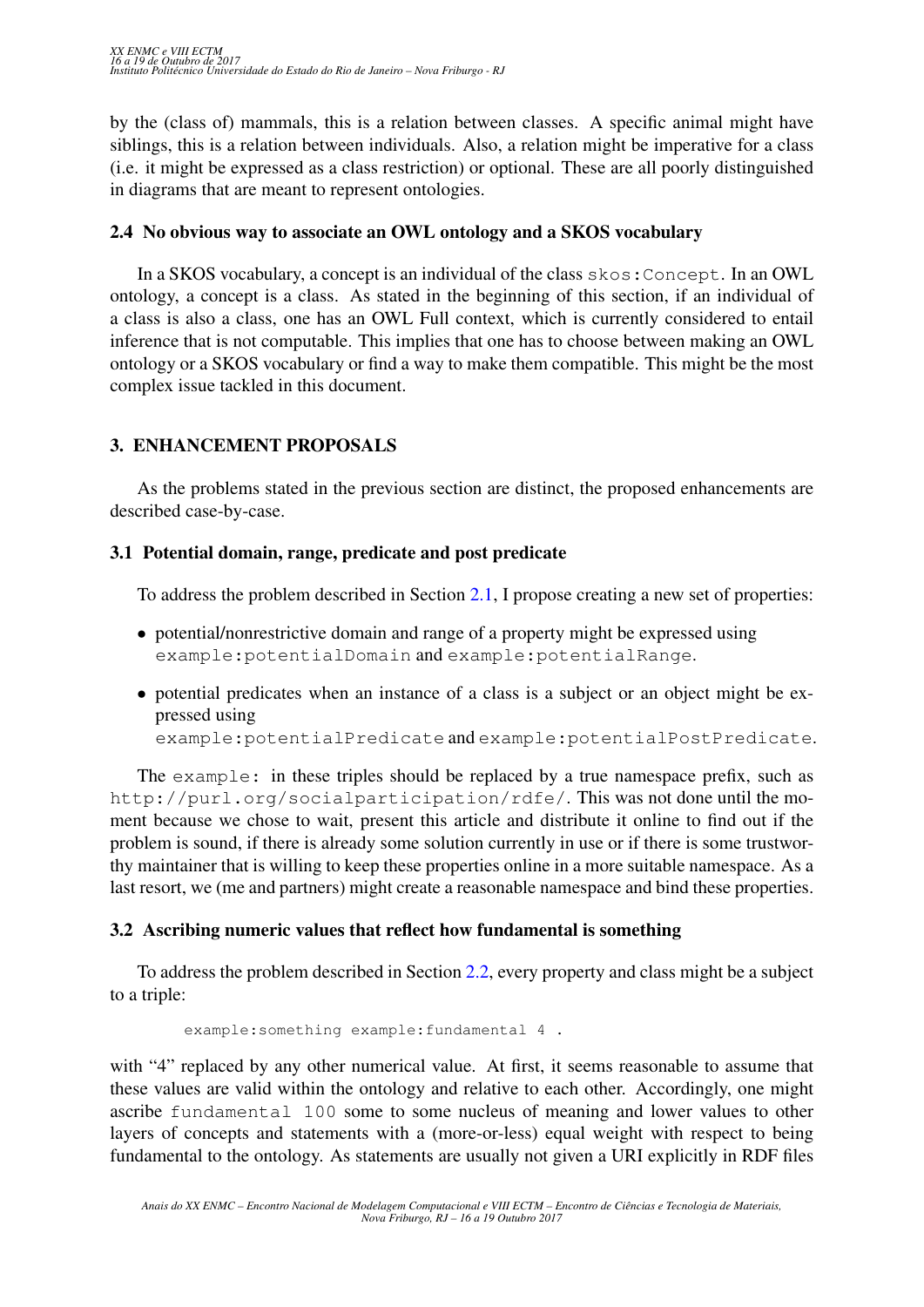(one has to use "RDF reification" to give a triple a URI), to bind a triple or a set of triples to a level, one will probably be better of by using named graphs. Reification is a solution, but a rather verbose and unusual one.

## 3.3 Different arrow heads and tails

To address the problem described in Section [2.3,](#page-2-3) we notice that: 1) the edges are often small, so using line styles (such as dashed, dotted or full) is likely to yield bad results often. The use of colored edges is an option, but given that many journals require images to be black and white, it is not suitable as the standard at least at the moment. Nevertheless notice that different arrow heads are in fact used (almost as a standard) as visual cues to differentiate relations that are yield by properties from those that associate a class to its superclass, This is an indicative that using different arrow heads might be a good strategy to reaching a good solution. Also, the start of the edge might be a good visual cue to discern different types of relations. We should recall here that in OWL a property might be specified to satisfy a number of axioms, which are also prone to be represented with these same artifices.

## <span id="page-4-1"></span>3.4 OWL class as subclass of SKOS concept

There are different strategies for making an OWL ontology and a SKOS vocabulary compatible [\(Bechhofer & Miles,](#page-5-5) [2008\)](#page-5-5). The solutions that are fit for general purposes, among the ones that were found or conceived by the author, are:

- describe the ontology as OWL then translate it to SKOS (and probably automate the process by means of a script).
- State that each OWL class is also a subclass of the skos:Concept. This yields a less redundant result, but it might not be in accordance to SKOS and OWL specifications or entail OWL Full. For example, the use of some SKOS properties might imply that the subject is an individual of the skos:Concept class. This solution needs to be further studied and discussed with specialized groups in order to be used with confidence.

The problem with the other solutions:

- yields OWL Full (if a SKOS concept, an instance, is also an OWL class); or
- yields annotations on instances of OWL classes, not on the classes (if we annotate instances of OWL classes with SKOS properties); or
- yields a less formal ontology (if we derive the ontology from the vocabulary); or
- extrapolates the purpose of SKOS (giving enough expressive power to SKOS to achieve an OWL without degeneration of the conceptualization).

# <span id="page-4-0"></span>4. CONCLUSIONS AND FURTHER WORK

This article is a formalization of the issues to allow the author and collaborators to confirm (or refute) that these problems and the solutions herein proposed are sound and have not yet received solutions by the semantic web community. These issues and solutions are the result